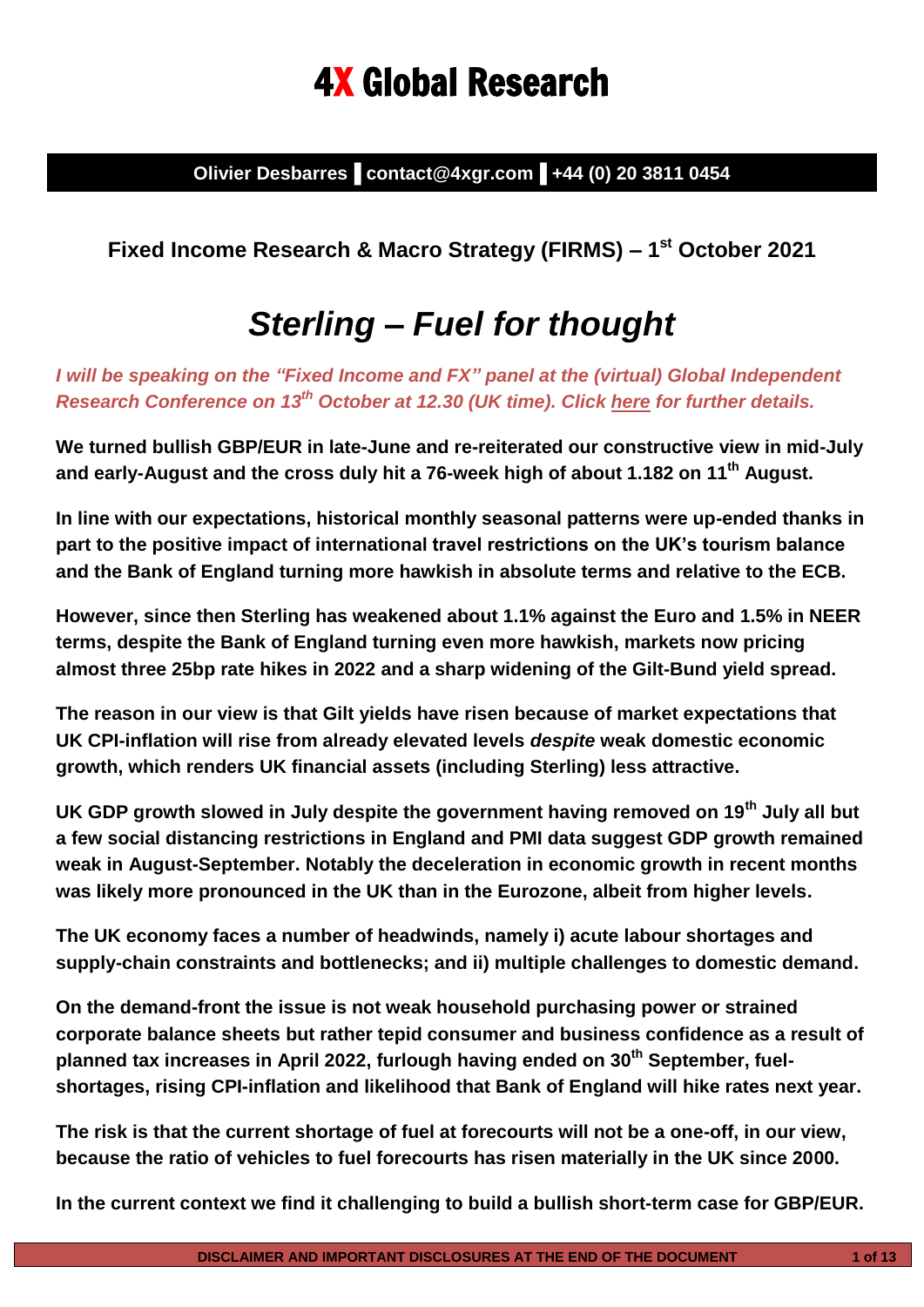# **Sterling outperformed Euro in July and early august, in line with our expectations**

**Three months ago we turned bullish Sterling versus the Euro** (see [Sterling leads Euro 1-0 at half-time](https://4xglobalresearch.us16.list-manage.com/track/click?u=948838a86ce72ab6d8019a39d&id=37a1a35868&e=78b92c3f0d)  [in dull encounter but could extend advantage,](https://4xglobalresearch.us16.list-manage.com/track/click?u=948838a86ce72ab6d8019a39d&id=37a1a35868&e=78b92c3f0d) 29<sup>th</sup> June 2021) and we reiterated our bullish GBP/EUR view in mid-July (see Sterling's coming home...albeit slowly, 16<sup>th</sup> July 2021) and early August (see FX Focus: [USD, GBP, NZD and THB,](https://www.4xglobalresearch.com/wp-content/uploads/2021/08/4X-Global-Research_-FX-Focus_USD-GBP-NZD-and-THB.pdf) 6<sup>th</sup> August 2021). Our view was that international travel restrictions would shrink the very large UK tourism deficits typically recorded in July-August, including with Eurozone countries, and support domestic demand. This would in turn up-end Sterling's typical seasonal weakness versus the Euro in these two months. Moreover, we argued that as a result of higher CPI-inflation in the UK the risk was tilted towards the Bank of England's monetary policy stance becoming increasingly less dovish relative to the European Central Bank's which would further support GBP/EUR.



# Figure 1: GBP/EUR hit its highest level since start of pandemic on 11<sup>th</sup> August but has since sold off

*Source: 4X Global Research, Bank of England, investing.com*

Sterling indeed outperformed the Euro throughout July-August, with the cross hitting 1.182 on 11<sup>th</sup> August. its high since the start of the pandemic in late-February 2020 (see Figure 1). This followed a hawkish turn by the Bank of England at its policy meeting on 5<sup>th</sup> August with Monetary Policy Council (MPC) member Saunders voting for an end to the QE program and the central bank revising up its peak CPI-inflation forecast to 4% in Q4 or twice its official target of 2% (see **FX Focus: USD, GBP, NZD and THB**, 6<sup>th</sup> August 2021). GBP/EUR averaged 1.168 in July, up about 0.3% from June, and 1.172 in August (+0.4% mom) according to our calculations. In comparison, in 2010-2019 GBP/EUR on average depreciated by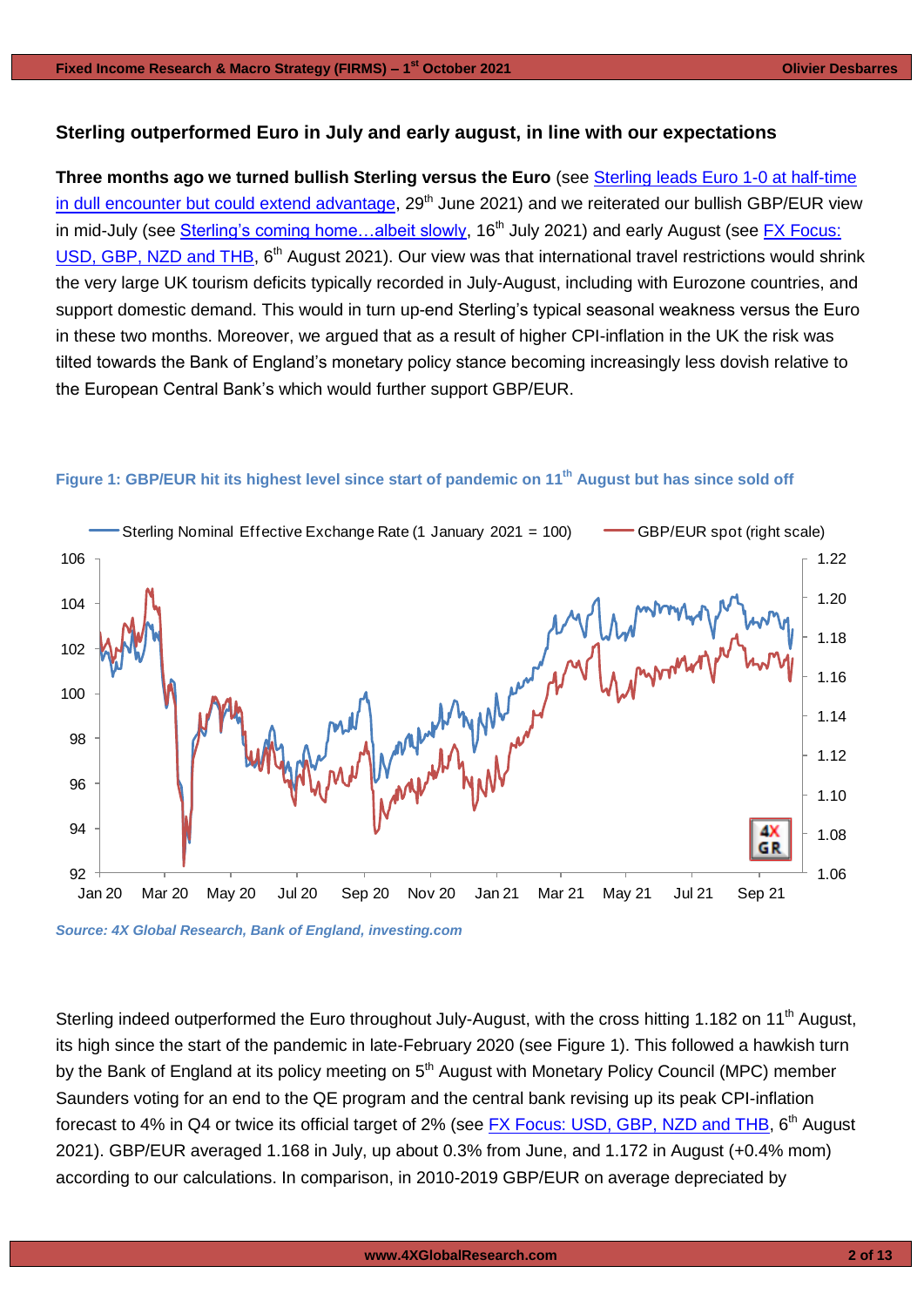respectively 0.5% and 0.6% in the months of July and August (see Figure 2). As we had predicted, historical monthly seasonal patterns were up-ended in these two months.



# **Figure 2: GBP/EUR confounded historical seasonal patterns in July and August…but also in September**

# **Sterling down versus major currencies since 11th August peak**

However, since hitting a 76-week high on 11<sup>th</sup> August GBP/EUR has fallen about 1.1% at time of writing, having hit a 9-week low of about 1.158 on 29<sup>th</sup> September. Sterling has underperformed even more against most other major currencies (see Figure 3). Specifically Sterling has depreciated about 2.0% against the constituent currencies (excluding the Euro) of the trade-weighted Sterling Nominal Effective Exchange Rate (NEER). The average Sterling NEER in September depreciated about 0.5% from August, going against a historical seasonal pattern of Sterling appreciation (see Figure 2).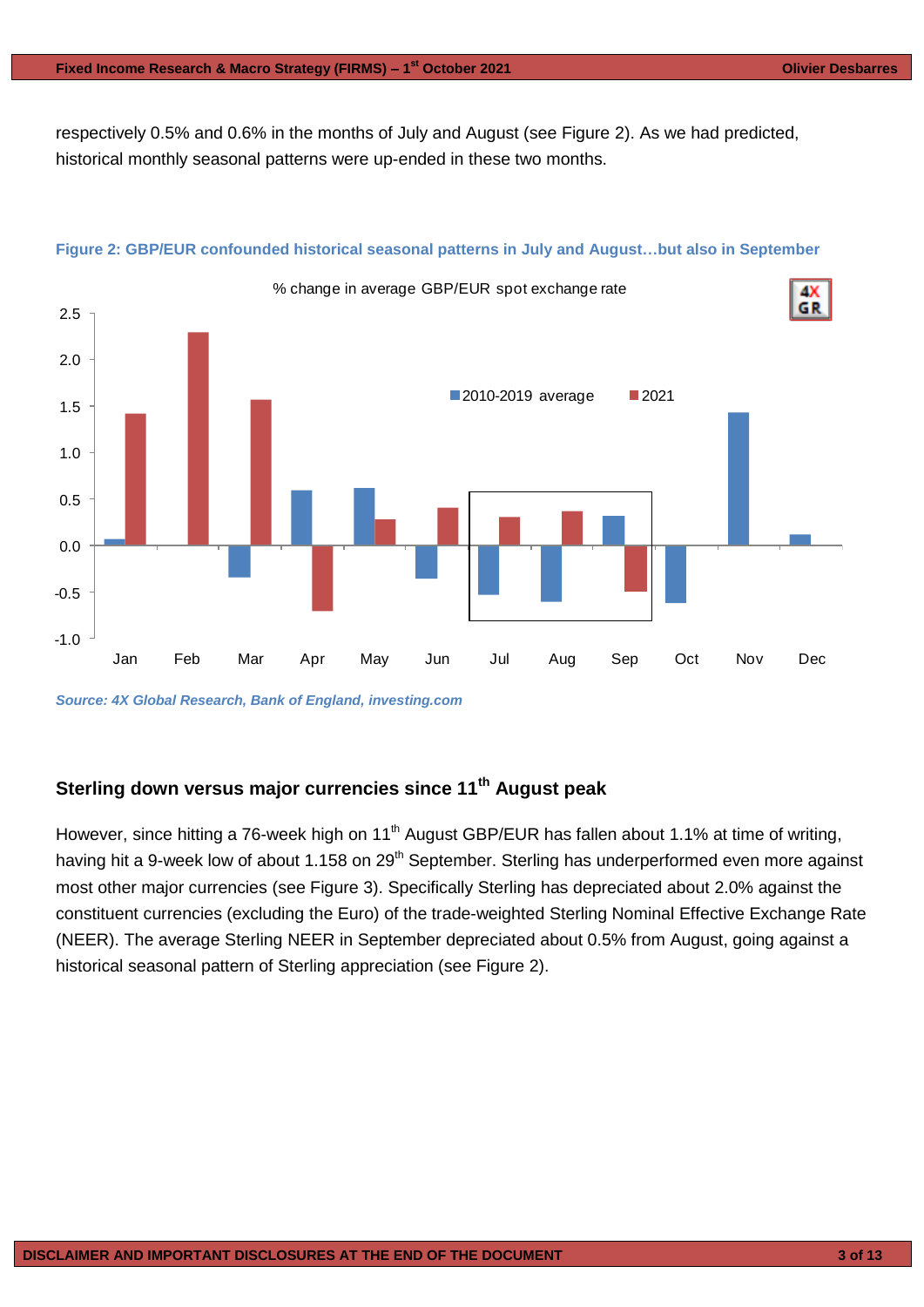

*Source: 4X Global Research, Bank of England, investing.com*

The GBP/EUR cross has been particularly choppy this week despite the Bank of England having turned even more hawkish and markets having upped their pricing of policy rates hikes (see Figure 1). MPC member Ramsden joined Saunders in voting for an immediate end to the central bank's QE program at the policy meeting on 23<sup>rd</sup> September. Moreover, Bank of England Governor Bailey said on 27<sup>th</sup> September that all MPC members stood ready to hike the policy rate this year if needed to prevent higher inflation becoming persistent.

Markets are now pricing almost a full 25bp Bank of England rate hike (from 0.10%) by March 2022, a further 25bp hike by August 2022 and a total of almost three hikes in 2022. Two-year Gilt yields have surged about 27bp from 0.12% on 11<sup>th</sup> August to 0.39%, near their highest level since 18<sup>th</sup> March when yields briefly spiked above 0.45% (see Figure 4). In comparison 2-year German Bund yields have risen only 4bp over that period to around -0.7% at time of writing. As a result the yield spread between 2-year Gilts and Bunds has widened about 23bp since  $11<sup>th</sup>$  August to 110bp – its widest since the beginning of the pandemic in mid-March 2020.

The more risk-sensitive Sterling underperformed the Euro in mid-August due to a bout of global risk aversion on 17-19 August. The latter was driven by a number of major economies (particularly in Asia-Pacific) re-introducing local or country-wide lockdowns in the face of rising cases of the more virulent Delta variant and the release of disappointing US retail sales figures for July. Moreover, the release on 18<sup>th</sup> August of [ONS](https://www.ons.gov.uk/economy/inflationandpriceindices/bulletins/consumerpriceinflation/july2021) data showing a larger-than-expected fall in UK year-on-year CPI-inflation in July contributed to a narrowing of the Gilt-Bund yield spread, which in turn weighed on GBP/EUR in our view (see Figure 4).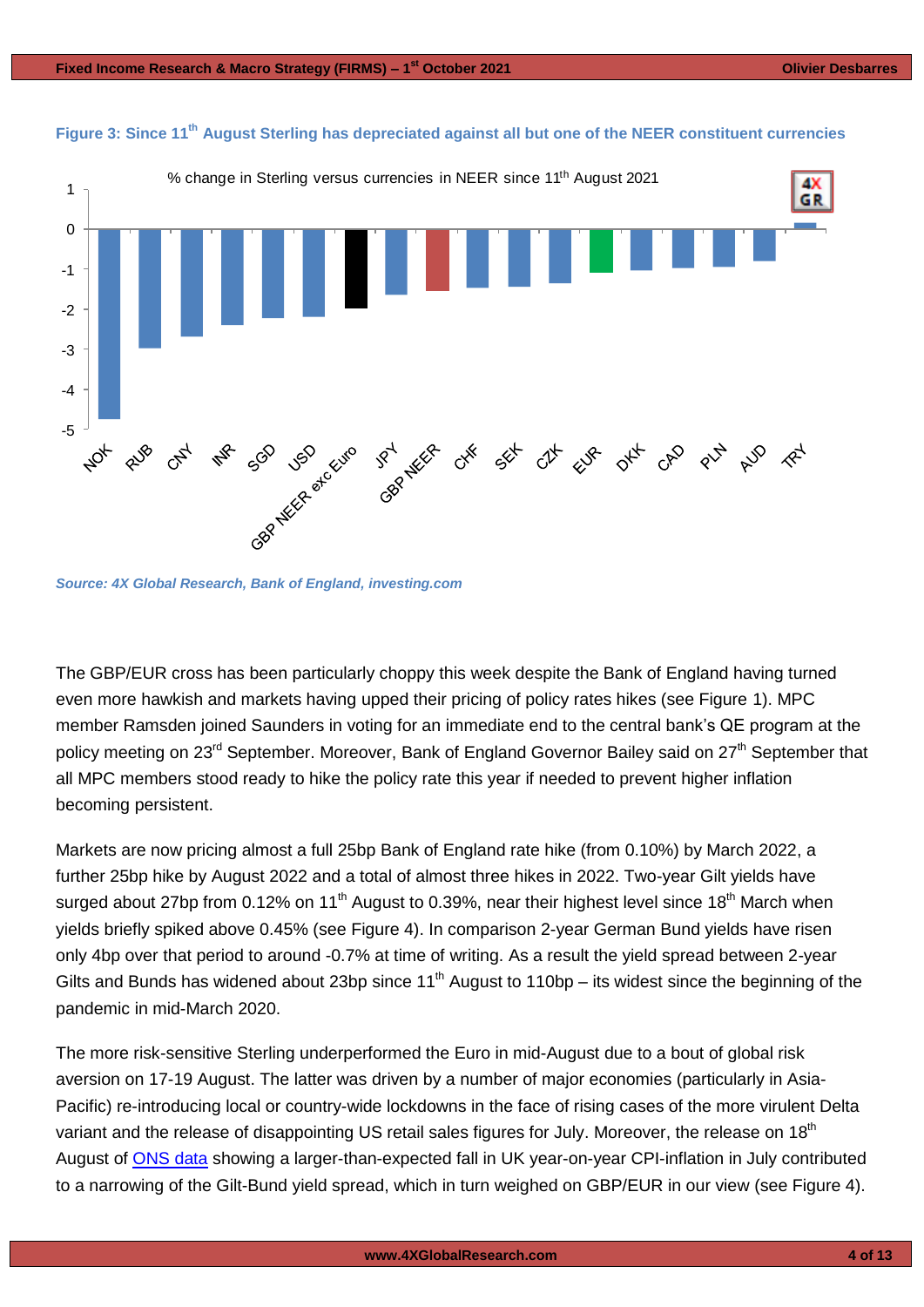# **Bank of England and markets turning more hawkish but for the "wrong" reasons**

However, one would have expected the widening Gilt-Bund yield spread since  $20<sup>th</sup>$  August to be supportive of GBP/EUR, as has been broadly the case since the start of the pandemic (see Figure 4). Instead GBP/EUR has been broadly unchanged (albeit choppy) despite the 2-year Gilt-Bund yield spread widening by about 26bp (see green shading).

We attribute this breakdown in the historical positive correlation to the underlying reasons why the UK rates market has turned more hawkish, both in absolute and relative terms. Specifically we would argue that Gilt yields have risen not because of market expectations that UK GDP growth will be strong and thus inflationary, which could still make UK financial assets (including Sterling) attractive to foreign investors, but instead because of expectations that UK CPI-inflation will rise from already elevated levels *despite* weak economic growth, which renders UK financial assets less attractive. In a nutshell, we think markets are starting to price in a stagflation scenario in the UK, which is arguably normally associated with emerging markets rather than developed economies such as the UK.



# **Figure 4: Positive correlation between GBP/EUR and Gilt-Bund yield spread has broken down**

*Source: 4X Global Research, Bank of England, investing.com*

UK GDP growth slowed from 1.0% mom in June to 0.1% mom in July according to official albeit preliminary [ONS data](https://www.ons.gov.uk/economy/grossdomesticproductgdp/datasets/monthlygdpandmainsectorstofourdecimalplaces) despite Prime Minister Johnson's [government](https://www.gov.uk/government/publications/covid-19-response-summer-2021-roadmap/covid-19-response-summer-2021) having removed on 19<sup>th</sup> July all but a few social distancing restrictions in England. GDP growth likely remained modest in August, due in part to a resurgence in Covid-19 cases, hospitalisation and death rates weighing on economic activity, and in September. The further fall in the UK Composite PMI in August and again in September to a seven month low suggests that UK GDP may have even contracted slightly in these two months (see Figure 5).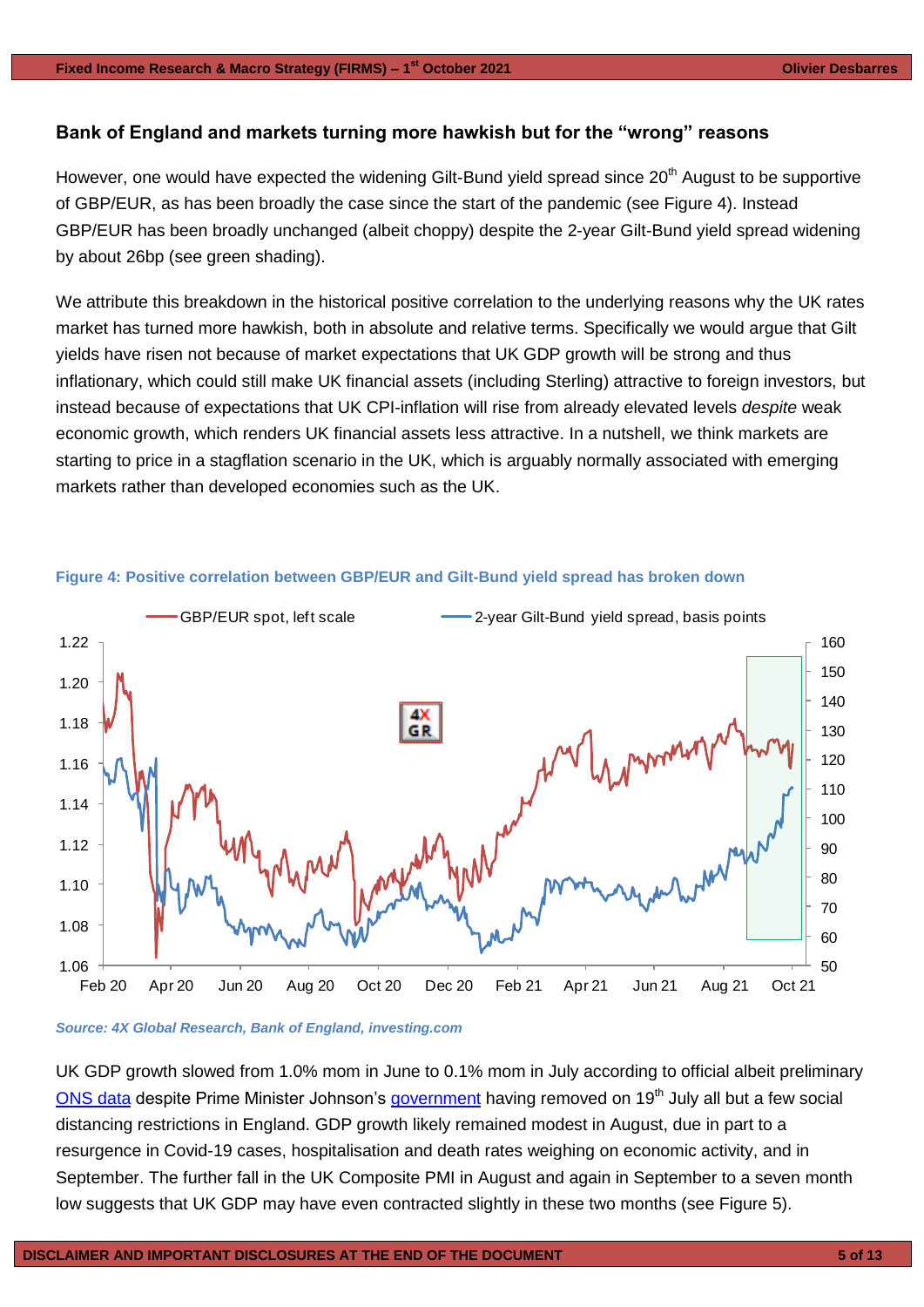



*Source: 4X Global Research, IHS Markit, ONS*

Notably the deceleration in economic growth in recent months was likely more pronounced in the UK than in the Eurozone, albeit from higher levels, based on Composite PMI data (see Figure 6).





Composite Purchasing Managers Index (PMI)

*Source: 4X Global Research, IHS Markit*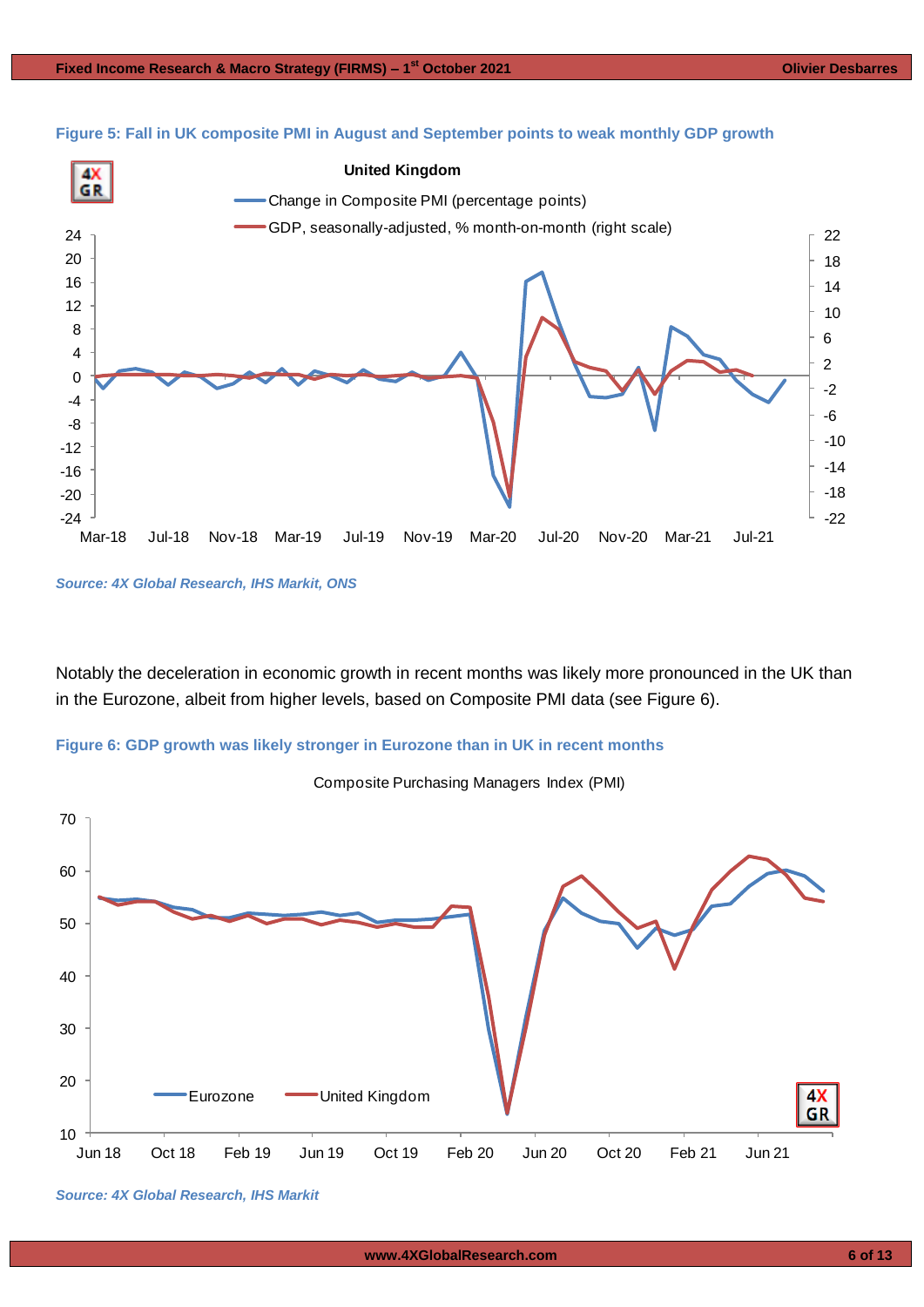The unleashing of pent-up UK household demand spurred by massive savings, as forecast by Chancellor of the Exchequer Sunak and a number of MPC members, has proved short-lived and ultimately modest given weak demand in Q1 2021. The volume of UK retail sales rose sharply in April to a record monthlyhigh but has since fallen four months in a row by an aggregate 5.1% according to our calculations (see Figure 7).



## **Figure 7: UK retail sales hit record-high in April but have since contracted four months in a row**

*Source: 4X Global Research, ONS*

# **Headwinds to both UK supply and demand, including private-sector confidence**

# **The UK economy continues to face a number of headwinds, namely i) acute labour shortages and supply-chain constraints and bottlenecks (including forecourt fuel shortages as detailed below) which are weighing on output; and ii) multiple challenges to domestic demand.**

On the demand-front the issue is not such much weak household purchasing power or strained corporate balance sheets, in our view, but rather tepid consumer and business confidence as well as changing international travel patterns. Figure 8 shows that UK households' savings with commercial banks have in recent months risen more slowly but have continued to rise faster than pre-pandemic. Cautious UK households are maintaining high saving ratios by historical standards.

A number of factors, including the government's announcement of tax increases in April 2022, the end of the furlough program on 30<sup>th</sup> September, fuel-shortages, surging energy and fuel bills and likely further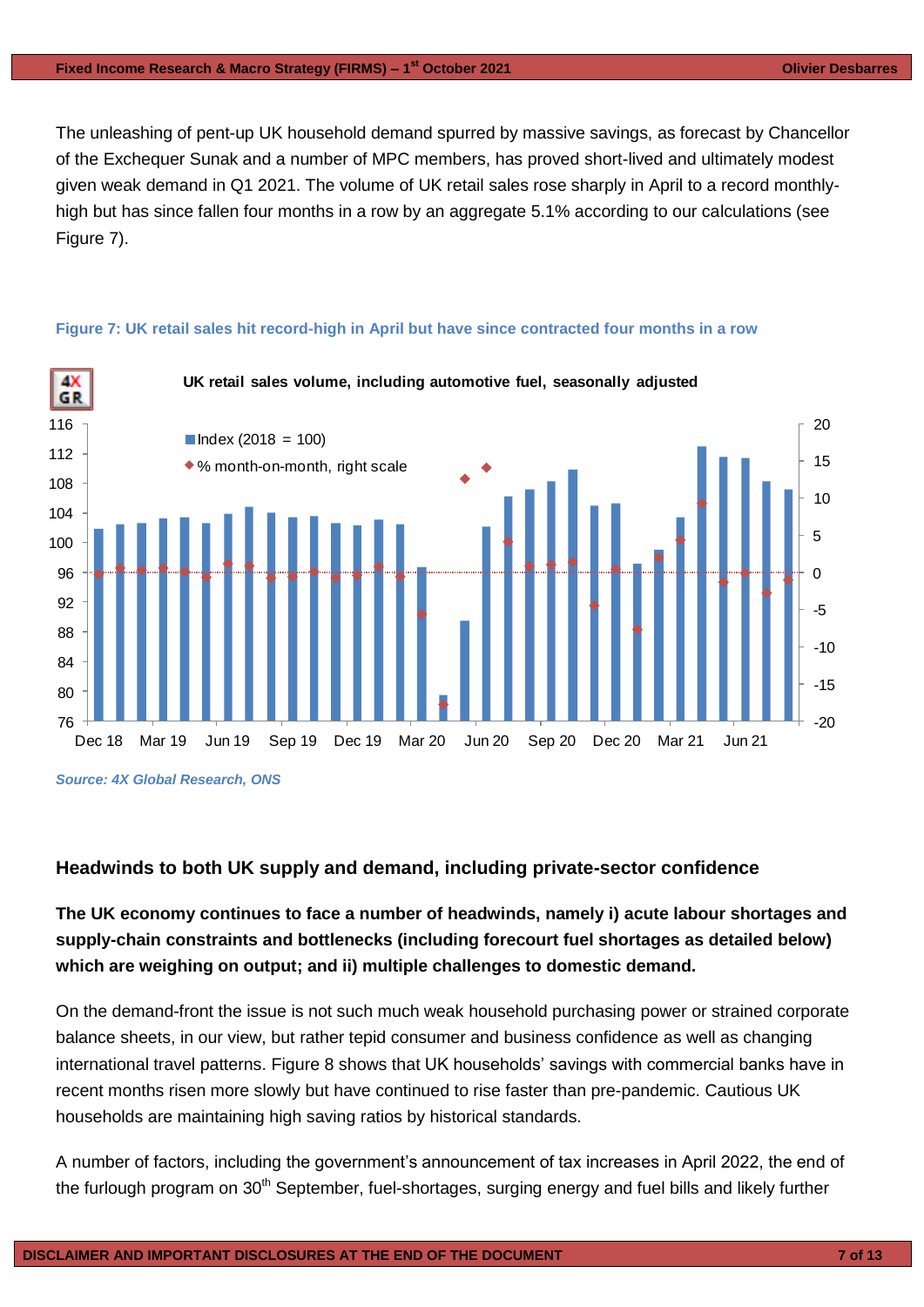increase in CPI-inflation and the increasing probability that the Bank of England will hike rates next year, are weighing on confidence in our view.

# **Figure 8: UK households' cash deposits with banks still rising faster than pre-pandemic**



# **Monetary financial sector M4ex Sterling liabilities, seasonally-adjusted, monthly change (£ billions)**

## **Tax hikes**

The government announced on  $7<sup>th</sup>$  September that as of April 2022 UK workers (including pensioners) and employers would pay a new 1.25% tax on their earnings (the largest personal tax rise in decades) and share dividends to pay for a £12bn a-year package to fund the National Health Service and reform social care. This announcement was in line with our long-held view that even a Conservative government would opt to hike taxes in the wake of the pandemic (see [UK & Sterling facing potential quadruple whammy,](https://4xglobalresearch.us16.list-manage.com/track/click?u=948838a86ce72ab6d8019a39d&id=82d670a775&e=78b92c3f0d) 4<sup>th</sup> September 2020, and [United Kingdom: Anatomy of economy on lockdown life-support,](https://mcusercontent.com/948838a86ce72ab6d8019a39d/files/2c584836-5965-46c6-8e89-176d68350fef/4X_Global_Research_United_Kingdom_Anatomy_of_economy_on_lockdown_life_support.pdf) 18 June 2020).

# **End of furlough program**

The government's furlough program (officially known as the Coronavirus Job Retention Scheme), which was introduced in March 2020, ended yesterday, with the government having spent about £70bn subsidising the wages of about 12 million workers. Over one million workers are estimated to have still been furloughed as of end-September. While the end of furlough may help ease labour shortages in the UK, it is conceivable that the UK unemployment rate, an admittedly modest 4.6% in the three months to July, will rise in coming months as some of these workers are laid off and struggle to find re-employment.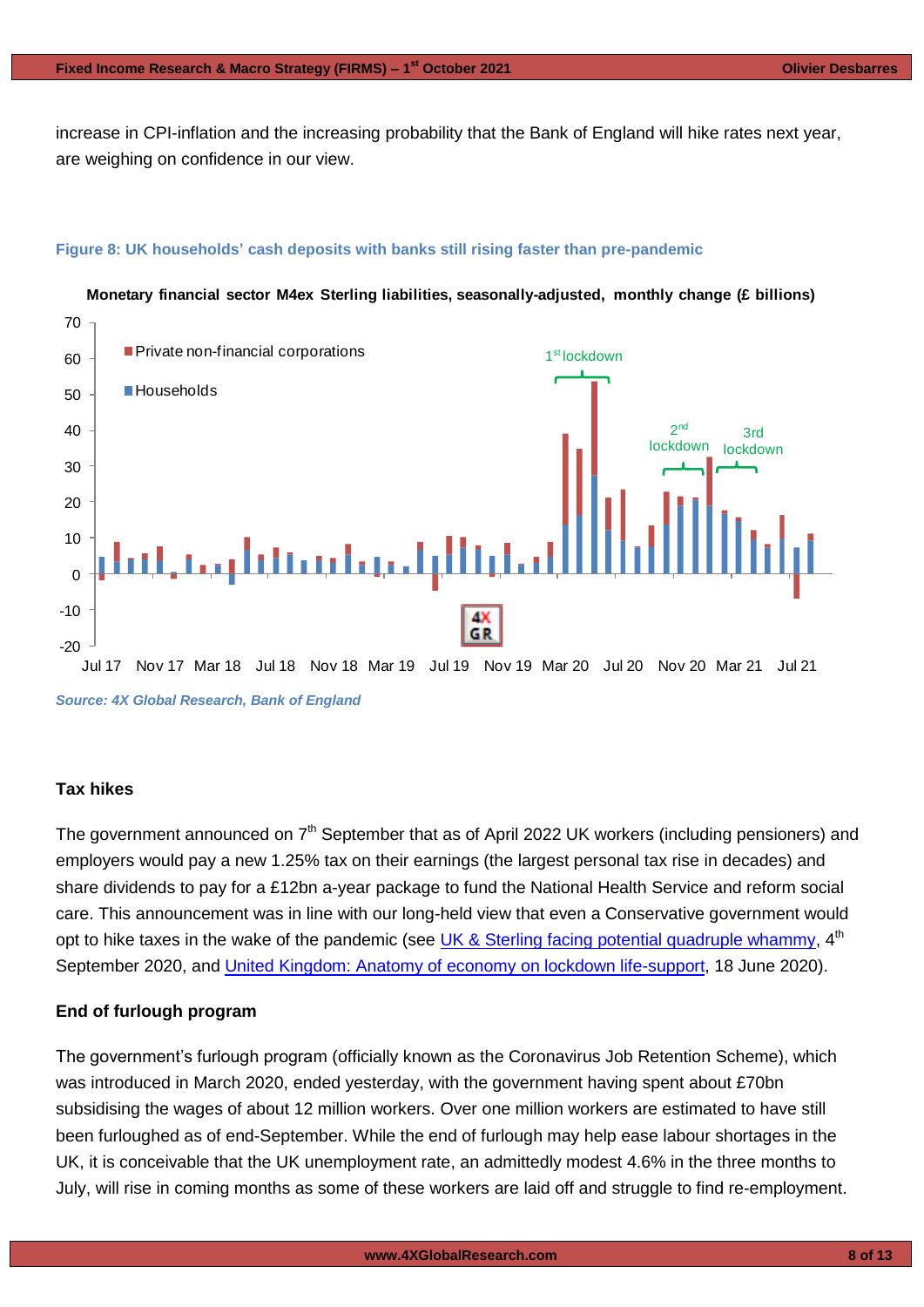# **Rising CPI-inflation and likely Bank of England rate hikes**

UK CPI-inflation has risen and will likely rise further because of endogenous and exogenous shocks rather than strong domestic growth, in our view. Headline CPI-inflation and core CPI-inflation, which excludes typically more volatile food, energy, tobacco and alcoholic beverage prices, rose to respectively 3.2% yoy and 3.1% yoy in August – the highs in over nine years (see Figure 9). This was in line with our view that headline CPI-inflation was likely to exceed the Bank of England's peak forecast of 3% which it made back in late-June (see [Sterling's coming home…albeit slowly,](https://www.4xglobalresearch.com/wp-content/uploads/2021/07/4X-Global-Research-Sterlings-coming-home-albeit-slowly.pdf) 16 July 2021).

### **Figure 9: UK CPI-inflation has risen well above Bank of England's 2% target and will likely rise further**



*Source: 4X Global Research, ONS*

Importantly the rise in year-on-year CPI-inflation in August was not just due depressed prices last year (i.e. unfavourable base effects) as a result out of the "Eat out to Help out" scheme. Month-on-month CPIinflation hit about 0.72% for both measures of CPI-inflation in August. This was a 10-year high for headline CPI-inflation and the joint highest measure in three years for core CPI-inflation according to our estimates.

Surging European gas prices and international crude oil prices have resulted in soaring energy and fuel bills for households and corporates (and the collapse of a number of small UK energy providers). Petrol and diesel prices have risen further since the start of the forecourt fuel crisis a week ago. Moreover, the VAT rate is due to rise today to 12% from 5% for pubs, restaurants and other hospitality businesses and is due to be increased to its pre-pandemic rate of 20% in April 2022.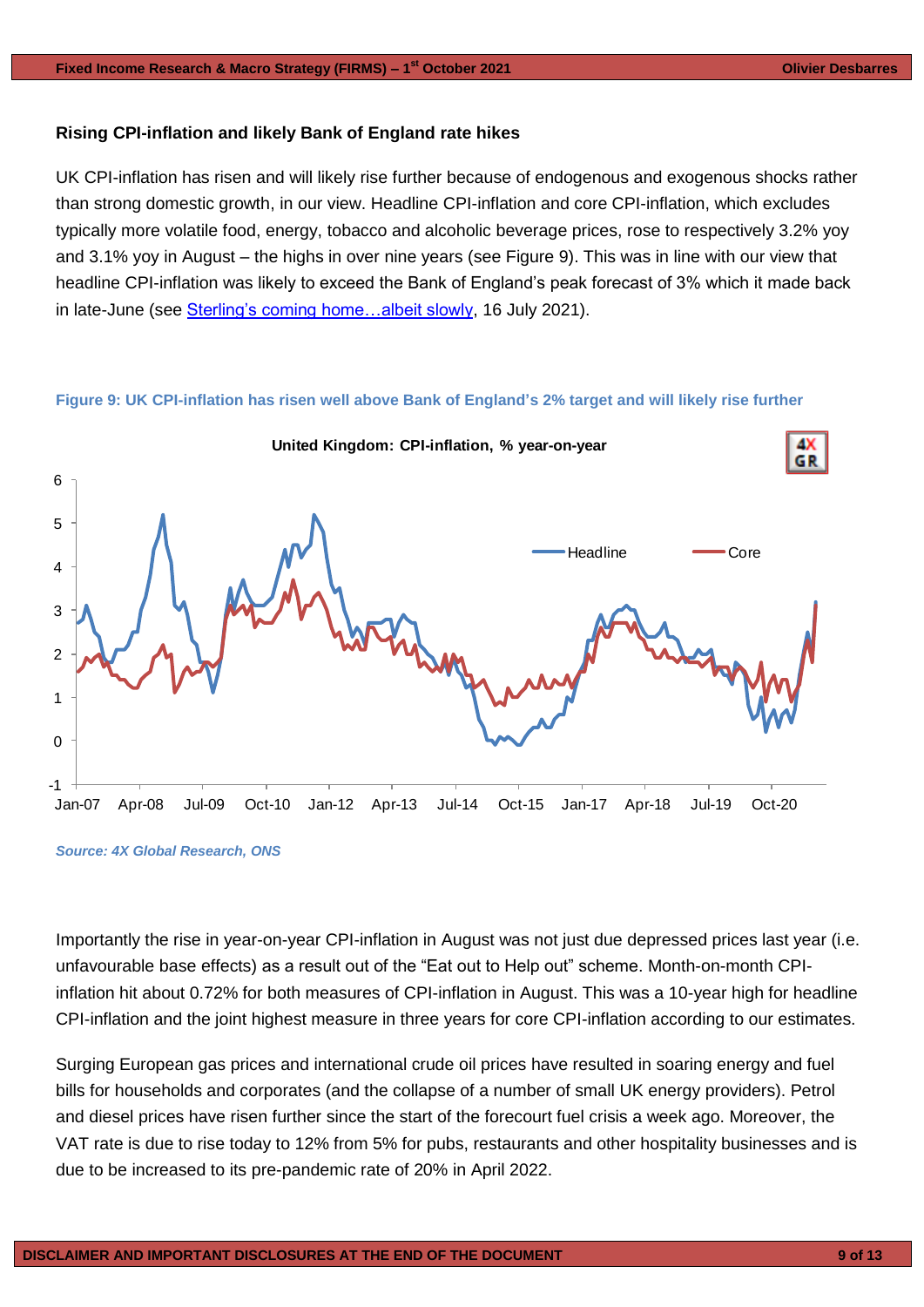As noted above Gilt yields have risen sharply in recent weeks, which will add to the private sector's cost of servicing (variable rate) loans and by extension weigh on the ability and willingness to spend and invest in our view. Moreover, expectations that the Bank of England will hike its policy rate next year from a current record-low of 0.10% (as of noted above) will further weigh on the willingness of households on variable-rate mortgages to spend today in our view.

Beyond these multiple hits to consumer and corporate confidence, we suspect that the British government's relaxation of international travel restrictions in recent months along with very UK wet weather has led to an increase in the number of UK residents travelling abroad relative to the number of foreigners visiting the UK. If this was the case this will at the margin have weighed on the UK's current account tourism balance and Sterling.

# **United Kingdom's fuel crisis unlikely to be a "one-off"**

The United Kingdom is now one week into a fuel crisis which has seen many fuel courts (commonly referred to "petrol stations" even though they supply both diesel and petrol) running either empty or very low. To be clear this problem has not been caused by a shortage of fuel at refineries or fuel depots – fuel remains plentiful at this point in the supply chain. Instead this crisis has been caused by a shortage of Heavy Goods Vehicles (HGVs) drivers – which take fuel from depots to forecourts – exacerbated by "panic" buying.

Specifically about a week ago the media reported that a small percentage of UK forecourts had run out of fuel due to a shortage of HGV drivers, the latter caused by a combination of factors, including:

- The after-effects of the pandemic which have included HGV drivers testing positive for Covid-19 and being unable to work and delays in getting drivers HGV certified;
- Brexit which has seen a sharp fall in the number of HGV drivers from the EU; and
- The government's furlough program, which has resulted in a number of HGV drivers effectively being paid not to work;

These media headlines arguably sparked panic buying by UK motorists, resulting at one point in over half of the UK forecourts running out of fuel. This problem has been particularly acute in England and in particular in large cities where there is a high ratio of vehicles to forecourts. The government's mixed message in the past 48 hours – the supply-and-demand mismatch is stabilising but fuel shortages could persist till Christmas – has arguably added fuel to the fire.

There is another reason why we believe this fuel crisis has materialised and could occur more frequently going forward, namely a sharp rise in vehicles in the UK alongside a sustained fall in the number of forecourts in the past twenty years (see Figure 10). Between 2000 and 2020 the total number of vehicles registered in the UK, which includes private and light goods vehicles, goods vehicles, motorcycles, scooters and mopeds and other vehicles increased by about a third from just under 30 million to just under 40 million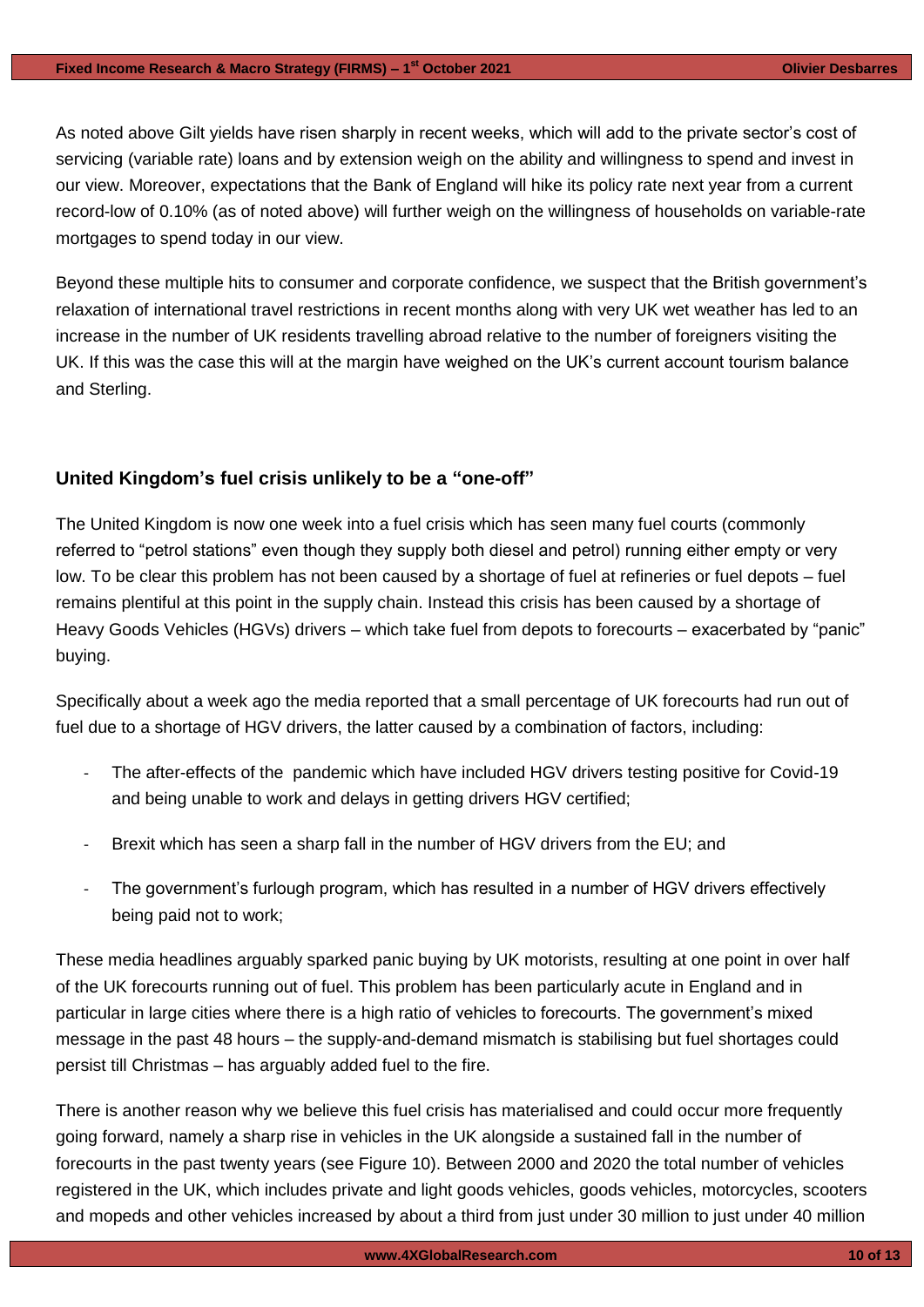(during that period the share of less fuel-intensive vehicles such as motorcycles, scooters and mopeds has remained broadly constant at around 3% according to our estimates).

At the same time in the past two decades the number of forecourts has fallen by about 36% (see Figure 10). According to the [UK Petroleum Industry Association](https://www.ukpia.com/downstream-oil/uk-downstream/marketing-and-forecourts/) this has been due to smaller and more remote filling stations having closed while supermarkets have rapidly expanded their large out-of-town stores and increased their share of the retail fuels market from 11% in 1992 to around 45% in 2018. Our take is that smaller, independent forecourts have struggled to compete with supermarkets' typically lower fuel prices and have found it profitable to sell up given the increase in the price of land and property in the past twenty years. This has certainly been the case in cities such as London which has seen many forecourts close and replaced with residential developments.



#### **Figure 10: Ratio of vehicles to fuel forecourts in UK has increased sharply in past two decades.**

*Source: 4X Global Research, UK Department of Transport, UK Petroleum Industry Association Note: Licensed vehicle data prior to 2014 are estimated from data for Great Britain (which excludes Northern Ireland)*

The result is that the ratio of vehicles to fuel forecourts has doubled since 2020 (see Figure 10). This simple analysis admittedly likely overstates the imbalance between fuel demand forecourt supply. First, the average number of miles driven annually by motorists in England fell from 9,200 in 2002 to 6,800 in 2020 or about 26% according to the **Department for Transport**. Second, fuel efficiency has improved over the period so that vehicles, all other things being equal, do not have to be refuelled as often. Third, the number of Ultra Low Emission Vehicles (ULEVs) – which can run at least partly on electricity – accounted for 1.1% of all licensed vehicles in the UK at the end of 2020 compared to near zero in 2020 according to government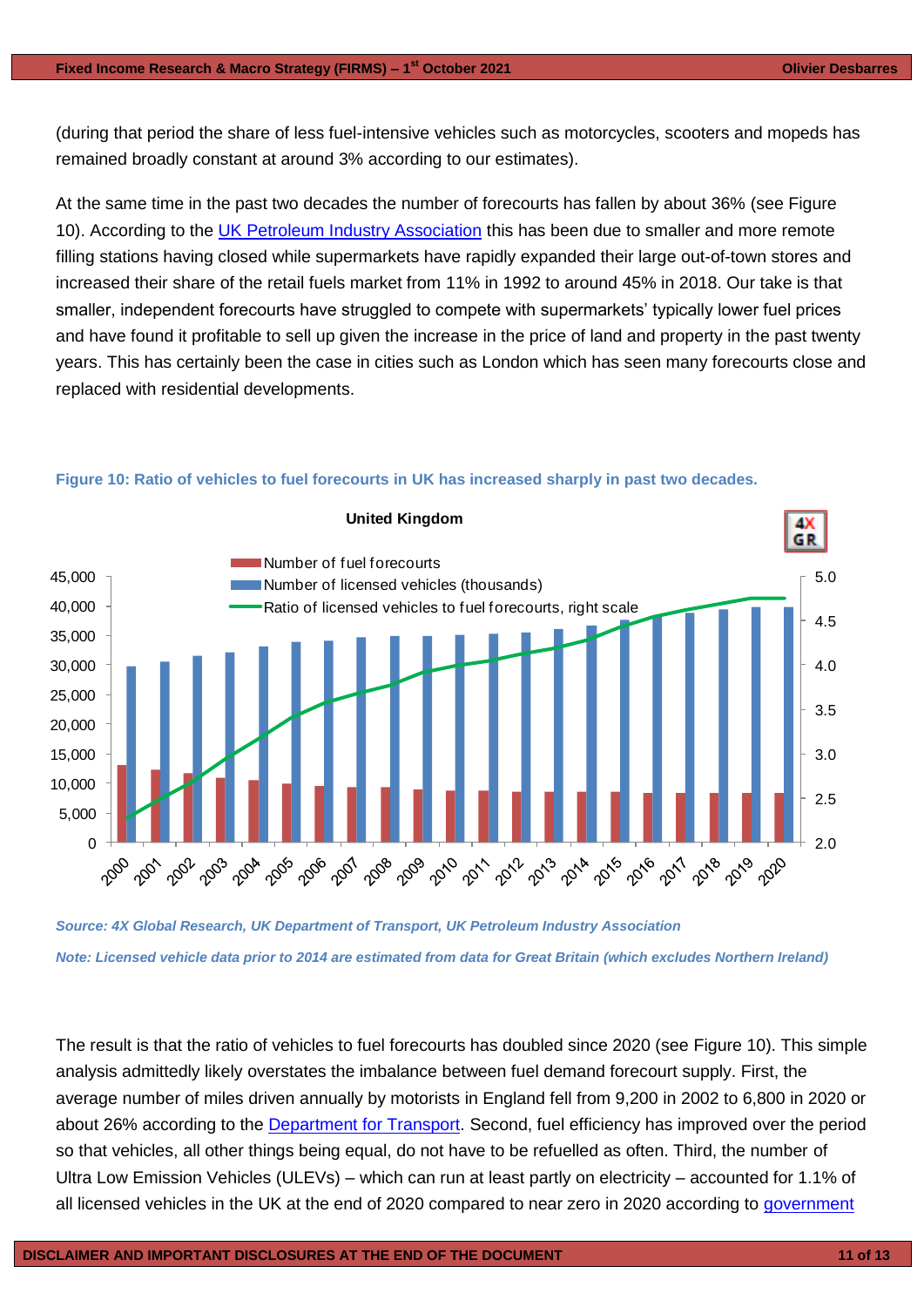data. Finally supermarket forecourts tend to be much larger than independent forecourts and are thus able to store far more fuel at any point in time.

Nevertheless, these trends are likely to have only partly compensated for the doubling in the ratio of vehicles to fuel forecourts since 2000. The bottom line is that when there is panic buying, forecourts are likely to run out of fuel faster than they would have done twenty years ago in our view. The number of HGV drivers may well rise in coming weeks and months – thanks to the government extending (temporary) visas to EU drivers, a speeding up of the accreditation process, increases in wages for HGV drivers and furlough having ended – which will help at least in the medium-term.

However, it does little to address the fact that there are too few forecourts in the UK relative to the number of vehicles on the road which still rely fully or partly on petrol or diesel. This is a structural problem for which there is no easy fix – which may explain in our view why the government in the past week has been very quiet on this point (more bizarrely the media has failed to mention these trends in vehicle and forecourt numbers).

**In the current context we find it challenging to build a strong bullish short-term case for GBP/EUR, even at current levels.**